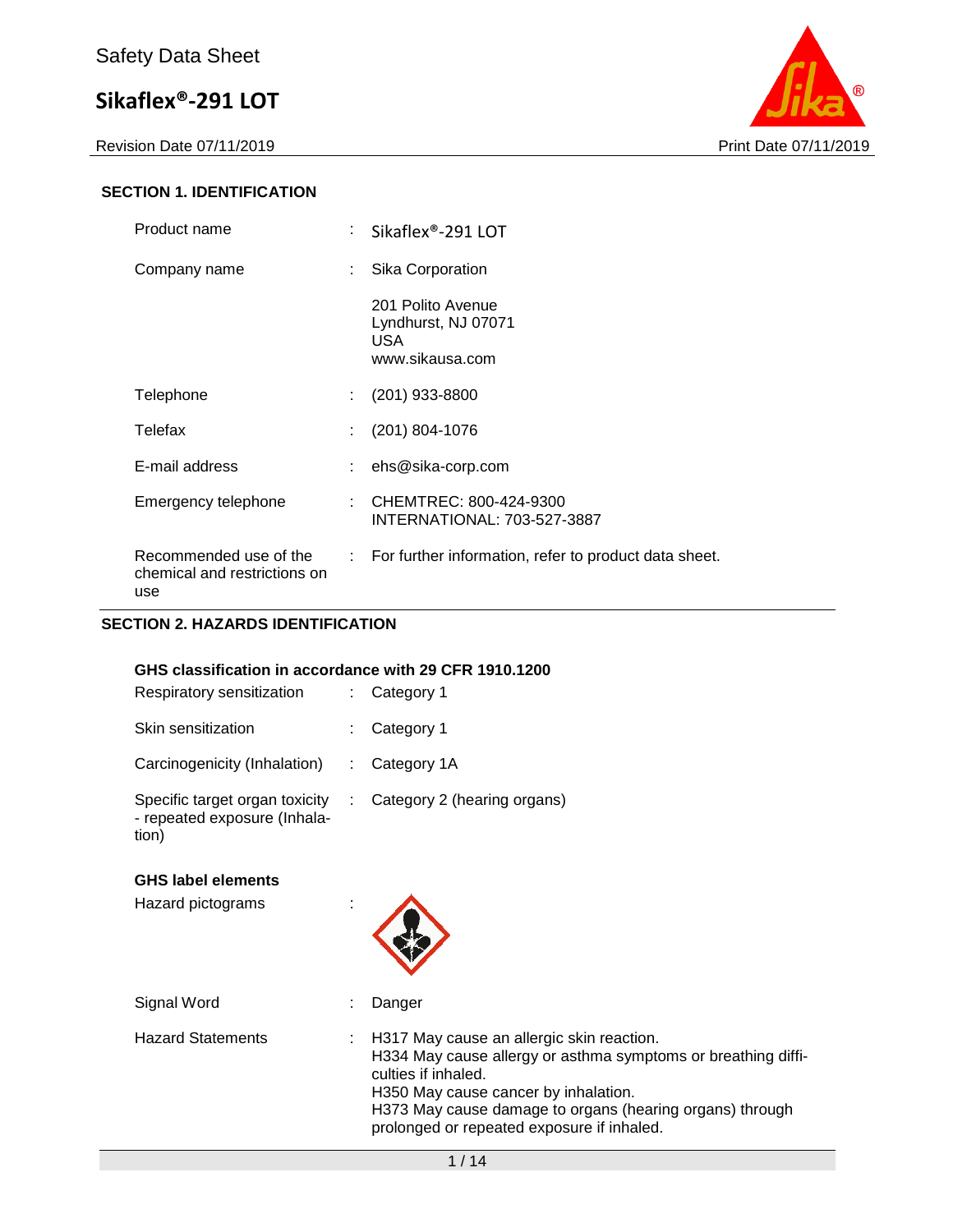Revision Date 07/11/2019 **Print Date 07/11/2019** 



Precautionary Statements : **Prevention:**  P201 Obtain special instructions before use. P202 Do not handle until all safety precautions have been read and understood. P260 Do not breathe dust/ fume/ gas/ mist/ vapors/ spray. P272 Contaminated work clothing must not be allowed out of the workplace. P280 Wear protective gloves/ protective clothing/ eye protection/ face protection. P284 Wear respiratory protection. **Response:**  P302 + P352 IF ON SKIN: Wash with plenty of soap and water. P304 + P340 IF INHALED: Remove person to fresh air and keep comfortable for breathing. P308 + P313 IF exposed or concerned: Get medical advice/ attention. P333 + P313 If skin irritation or rash occurs: Get medical advice/ attention. P362 + P364 Take off contaminated clothing and wash it before reuse. **Storage:**  P405 Store locked up. **Disposal:**  P501 Dispose of contents/ container to an approved waste dis-

#### **Additional Labeling**

There are no ingredients with unknown acute toxicity used in a mixture at a concentration  $>= 1\%$ .

#### **Other hazards**

Intentional misuse by deliberate concentration and inhalation of vapor may be harmful or fatal.

posal plant.

#### **SECTION 3. COMPOSITION/INFORMATION ON INGREDIENTS**

#### **Mixtures**

#### **Components**

| Chemical name | CAS-No.    | Classification                                                                                                                                                                        | Concentra-<br>tion $(% w/w)$ |
|---------------|------------|---------------------------------------------------------------------------------------------------------------------------------------------------------------------------------------|------------------------------|
| xylene        | 1330-20-7  | Flam. Liq. 3; H226<br>Acute Tox. 4; H332<br>Acute Tox. 4; H312<br>Skin Irrit. 2; H315<br>Eye Irrit. 2A; H319<br><b>STOT SE 3; H335</b><br><b>STOT RE 2; H373</b><br>Asp. Tox. 1; H304 | $>= 1 - 5$                   |
| Quartz (SiO2) | 14808-60-7 | Carc. 1A; H350i                                                                                                                                                                       | $>= 0.1 - 1.1$               |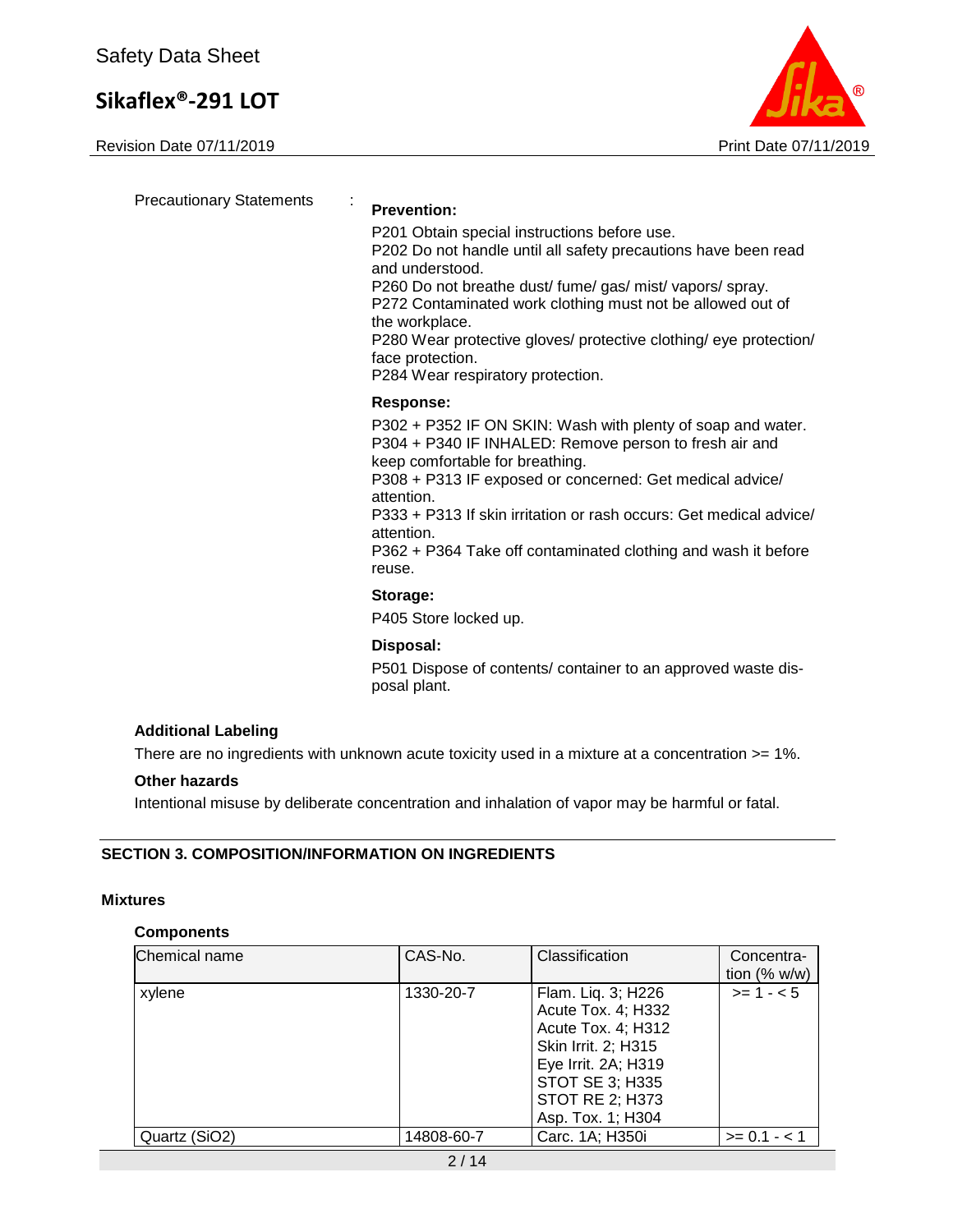Revision Date 07/11/2019 **Print Date 07/11/2019** 



|                                                                                                                  |                | <b>STOT RE 1; H372</b><br><b>STOT SE 3; H335</b>                                                                                                                  |                |
|------------------------------------------------------------------------------------------------------------------|----------------|-------------------------------------------------------------------------------------------------------------------------------------------------------------------|----------------|
| ethylbenzene                                                                                                     | $100 - 41 - 4$ | Flam. Liq. 2; H225<br>Acute Tox. 4; H332<br>Carc. 2; H351<br><b>STOT RE 2; H373</b><br>Asp. Tox. 1; H304<br>Eye Irrit. 2A; H319                                   | $>= 0.1 - 1.1$ |
| Toluene diisocyanate, oligomeric<br>reaction products with 2,2'-<br>oxydiethanol and propylidenetri-<br>methanol | 53317-61-6     | Eye Irrit. 2A; H319<br>Skin Sens. 1; H317                                                                                                                         | $>= 0.1 - 1.1$ |
| 4,4'-methylenediphenyl diisocyanate                                                                              | 101-68-8       | Acute Tox. 4; H332<br>Skin Irrit. 2; H315<br>Eye Irrit. 2B; H320<br>Resp. Sens. 1; H334<br><b>Skin Sens. 1; H317</b><br>STOT SE 3; H335<br><b>STOT RE 2: H373</b> | $>= 0.1 - < 1$ |

Actual concentration is withheld as a trade secret

#### **SECTION 4. FIRST AID MEASURES**

| General advice                                                    |                           | Move out of dangerous area.<br>Consult a physician.<br>Show this material safety data sheet to the doctor in attend-<br>ance.                                                                                                                                                               |
|-------------------------------------------------------------------|---------------------------|---------------------------------------------------------------------------------------------------------------------------------------------------------------------------------------------------------------------------------------------------------------------------------------------|
| If inhaled                                                        |                           | Move to fresh air.<br>Consult a physician after significant exposure.                                                                                                                                                                                                                       |
| In case of skin contact                                           |                           | Take off contaminated clothing and shoes immediately.<br>Wash off with soap and plenty of water.<br>If symptoms persist, call a physician.                                                                                                                                                  |
| In case of eye contact                                            |                           | Remove contact lenses.<br>Keep eye wide open while rinsing.<br>If eye irritation persists, consult a specialist.                                                                                                                                                                            |
| If swallowed                                                      |                           | Clean mouth with water and drink afterwards plenty of water.<br>Do not induce vomiting without medical advice.<br>Do not give milk or alcoholic beverages.<br>Never give anything by mouth to an unconscious person.<br>Obtain medical attention.                                           |
| Most important symptoms<br>and effects, both acute and<br>delayed | $\mathbb{Z}^{\mathbb{Z}}$ | sensitizing effects<br>Asthmatic appearance<br>Allergic reactions<br>May cause an allergic skin reaction.<br>May cause allergy or asthma symptoms or breathing difficul-<br>ties if inhaled.<br>May cause cancer by inhalation.<br>May cause damage to organs through prolonged or repeated |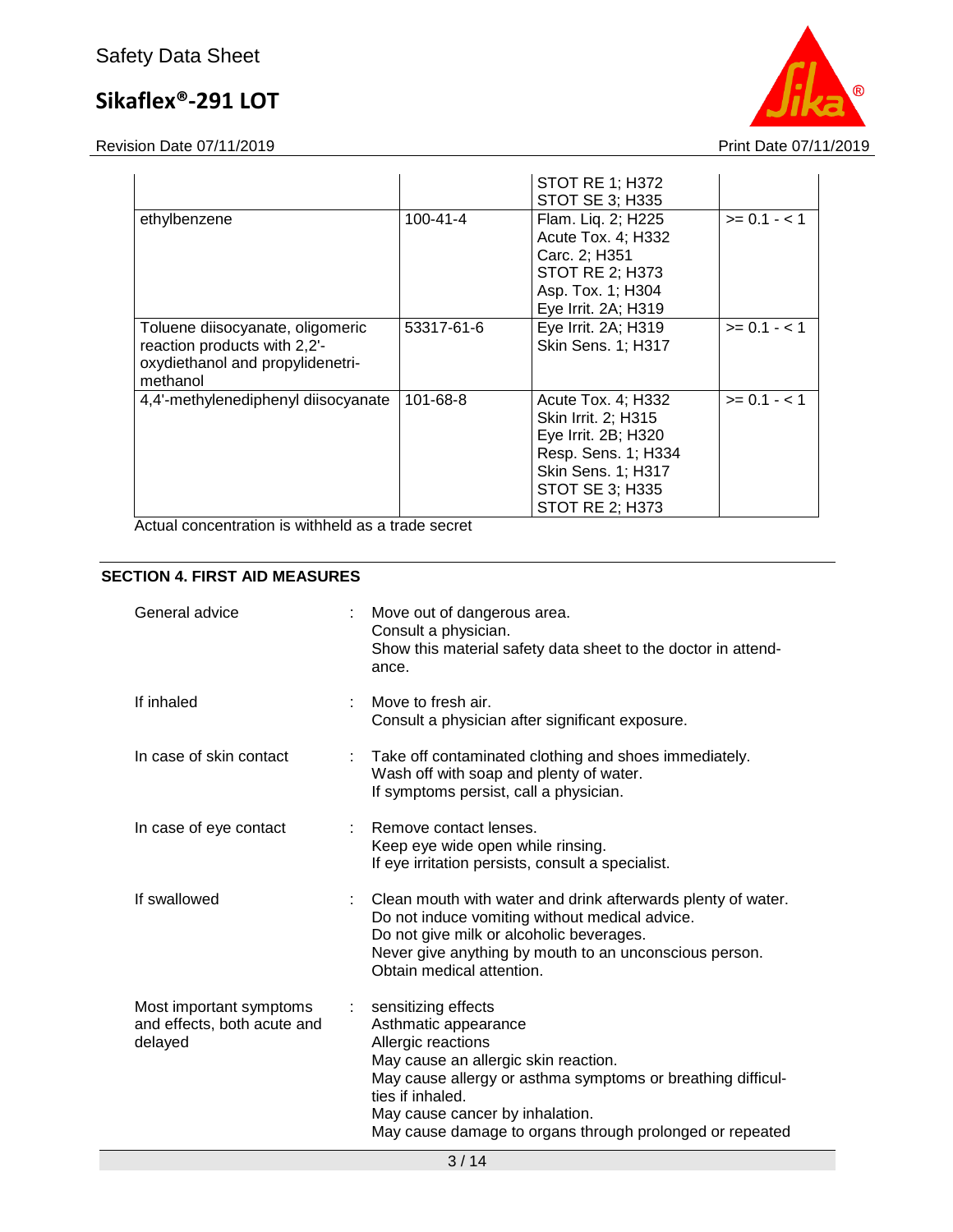

exposure if inhaled.

| Notes to physician |  | Treat symptomatically. |
|--------------------|--|------------------------|
|--------------------|--|------------------------|

#### **SECTION 5. FIRE-FIGHTING MEASURES**

| Suitable extinguishing media                        | $-1000$ | Use extinguishing measures that are appropriate to local cir-<br>cumstances and the surrounding environment.                                                                                                                  |
|-----------------------------------------------------|---------|-------------------------------------------------------------------------------------------------------------------------------------------------------------------------------------------------------------------------------|
| Further information                                 |         | Collect contaminated fire extinguishing water separately. This<br>must not be discharged into drains.<br>Fire residues and contaminated fire extinguishing water must<br>be disposed of in accordance with local regulations. |
| Special protective equipment :<br>for fire-fighters |         | In the event of fire, wear self-contained breathing apparatus.                                                                                                                                                                |

### **SECTION 6. ACCIDENTAL RELEASE MEASURES**

| Personal precautions, protec-<br>tive equipment and emer-<br>gency procedures | ÷ | Use personal protective equipment.<br>Deny access to unprotected persons.                                                                                      |
|-------------------------------------------------------------------------------|---|----------------------------------------------------------------------------------------------------------------------------------------------------------------|
| Environmental precautions                                                     |   | Do not flush into surface water or sanitary sewer system.<br>Local authorities should be advised if significant spillages<br>cannot be contained.              |
| Methods and materials for<br>containment and cleaning up                      |   | Soak up with inert absorbent material (e.g. sand, silica gel,<br>acid binder, universal binder, sawdust).<br>Keep in suitable, closed containers for disposal. |

#### **SECTION 7. HANDLING AND STORAGE**

| fire and explosion          |    | Advice on protection against : Normal measures for preventive fire protection.                                                                                                                                                                                                                                                                                                                                                                                                                                                                |
|-----------------------------|----|-----------------------------------------------------------------------------------------------------------------------------------------------------------------------------------------------------------------------------------------------------------------------------------------------------------------------------------------------------------------------------------------------------------------------------------------------------------------------------------------------------------------------------------------------|
| Advice on safe handling     |    | Avoid exceeding the given occupational exposure limits (see<br>section 8).<br>Do not get in eyes, on skin, or on clothing.<br>For personal protection see section 8.<br>Persons with a history of skin sensitization problems or asth-<br>ma, allergies, chronic or recurrent respiratory disease should<br>not be employed in any process in which this mixture is being<br>used.<br>Smoking, eating and drinking should be prohibited in the ap-<br>plication area.<br>Follow standard hygiene measures when handling chemical<br>products. |
| Conditions for safe storage | ÷. | Store in original container.<br>Keep container tightly closed in a dry and well-ventilated                                                                                                                                                                                                                                                                                                                                                                                                                                                    |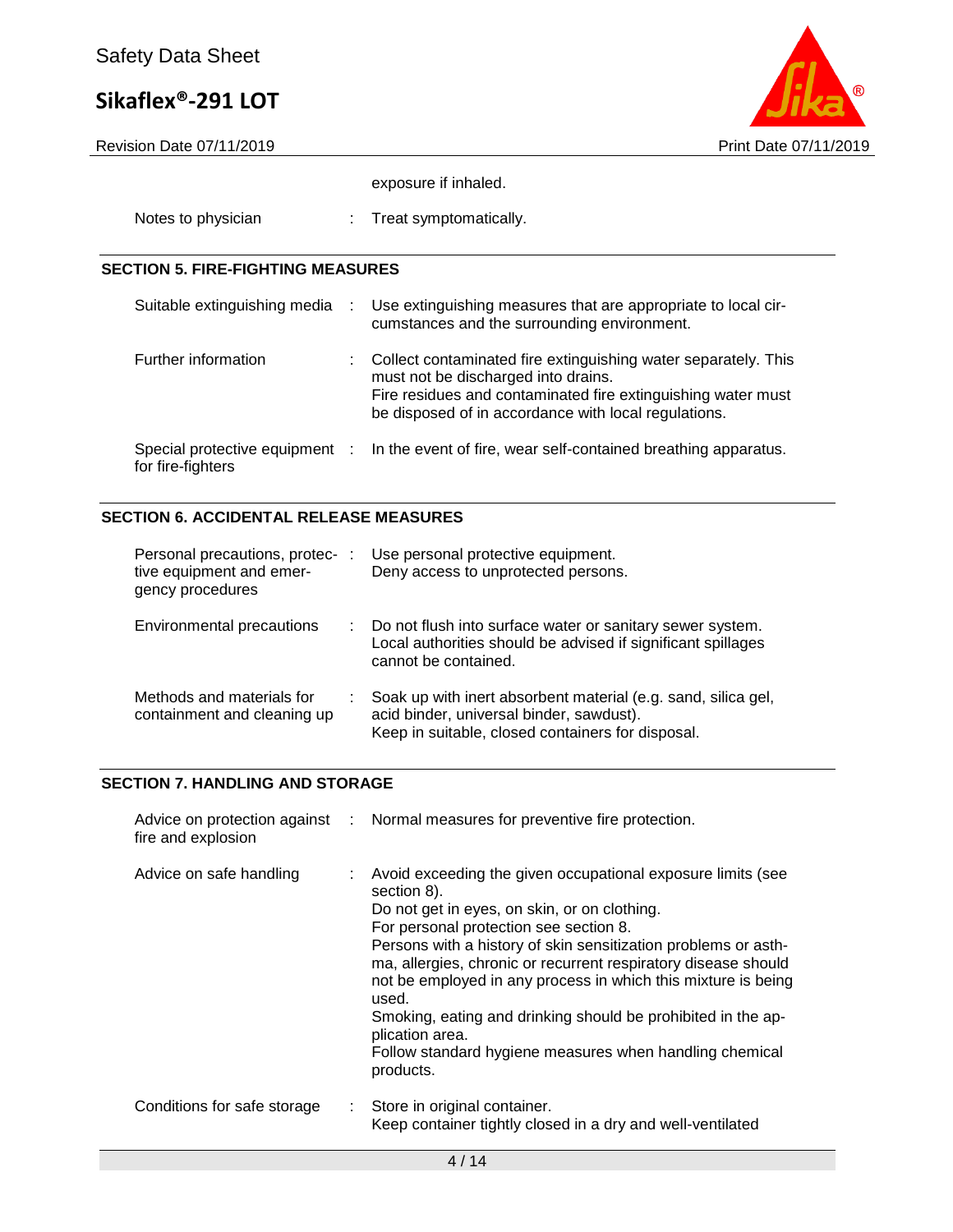

age stability



|                              |  | place.<br>Observe label precautions.<br>Store in accordance with local regulations. |
|------------------------------|--|-------------------------------------------------------------------------------------|
| Further information on stor- |  | : No decomposition if stored and applied as directed.                               |

#### **SECTION 8. EXPOSURE CONTROLS/PERSONAL PROTECTION**

| Components    | CAS-No.        | Value type<br>(Form of<br>exposure)    | Control parame-<br>ters / Permissible<br>concentration | <b>Basis</b>   |
|---------------|----------------|----------------------------------------|--------------------------------------------------------|----------------|
| xylene        | 1330-20-7      | <b>TWA</b>                             | 100 ppm<br>435 mg/m3                                   | OSHA Z-1       |
|               |                | <b>TWA</b>                             | $100$ ppm<br>435 mg/m3                                 | OSHA Z-1       |
|               |                | <b>TWA</b>                             | 100 ppm                                                | <b>ACGIH</b>   |
|               |                | <b>STEL</b>                            | 150 ppm                                                | <b>ACGIH</b>   |
|               |                | <b>STEL</b>                            | 150 ppm<br>655 mg/m3                                   | <b>OSHA P0</b> |
|               |                | <b>TWA</b>                             | $100$ ppm<br>435 mg/m3                                 | <b>OSHA P0</b> |
| Quartz (SiO2) | 14808-60-7     | TWA (Res-<br>pirable frac-<br>tion)    | $0.025$ mg/m3                                          | <b>ACGIH</b>   |
|               |                | TWA (Res-<br>pirable dust)             | $0.05$ mg/m $3$                                        | OSHA Z-1       |
|               |                | TWA (respir-<br>able)                  | 10 mg/m3 /<br>%SiO2+2                                  | OSHA Z-3       |
|               |                | TWA (respir-<br>able)                  | 250 mppcf /<br>%SiO2+5                                 | OSHA Z-3       |
|               |                | TWA (respir-<br>able dust<br>fraction) | $0.1$ mg/m $3$                                         | <b>OSHA P0</b> |
|               |                | TWA (Res-<br>pirable frac-<br>tion)    | $0.025$ mg/m3<br>(Silica)                              | <b>ACGIH</b>   |
|               |                | TWA (respir-<br>able dust<br>fraction) | $0.1$ mg/m $3$                                         | OSHA P0        |
|               |                | TWA (Res-<br>pirable frac-<br>tion)    | $0.025$ mg/m3                                          | <b>ACGIH</b>   |
|               |                | TWA (Res-<br>pirable frac-<br>tion)    | $0.025$ mg/m3<br>(Silica)                              | <b>ACGIH</b>   |
| ethylbenzene  | $100 - 41 - 4$ | <b>TWA</b>                             | 100 ppm<br>435 mg/m3                                   | OSHA Z-1       |
|               |                | <b>TWA</b>                             | 100 ppm<br>435 mg/m3                                   | OSHA P0        |

#### **Ingredients with workplace control parameters**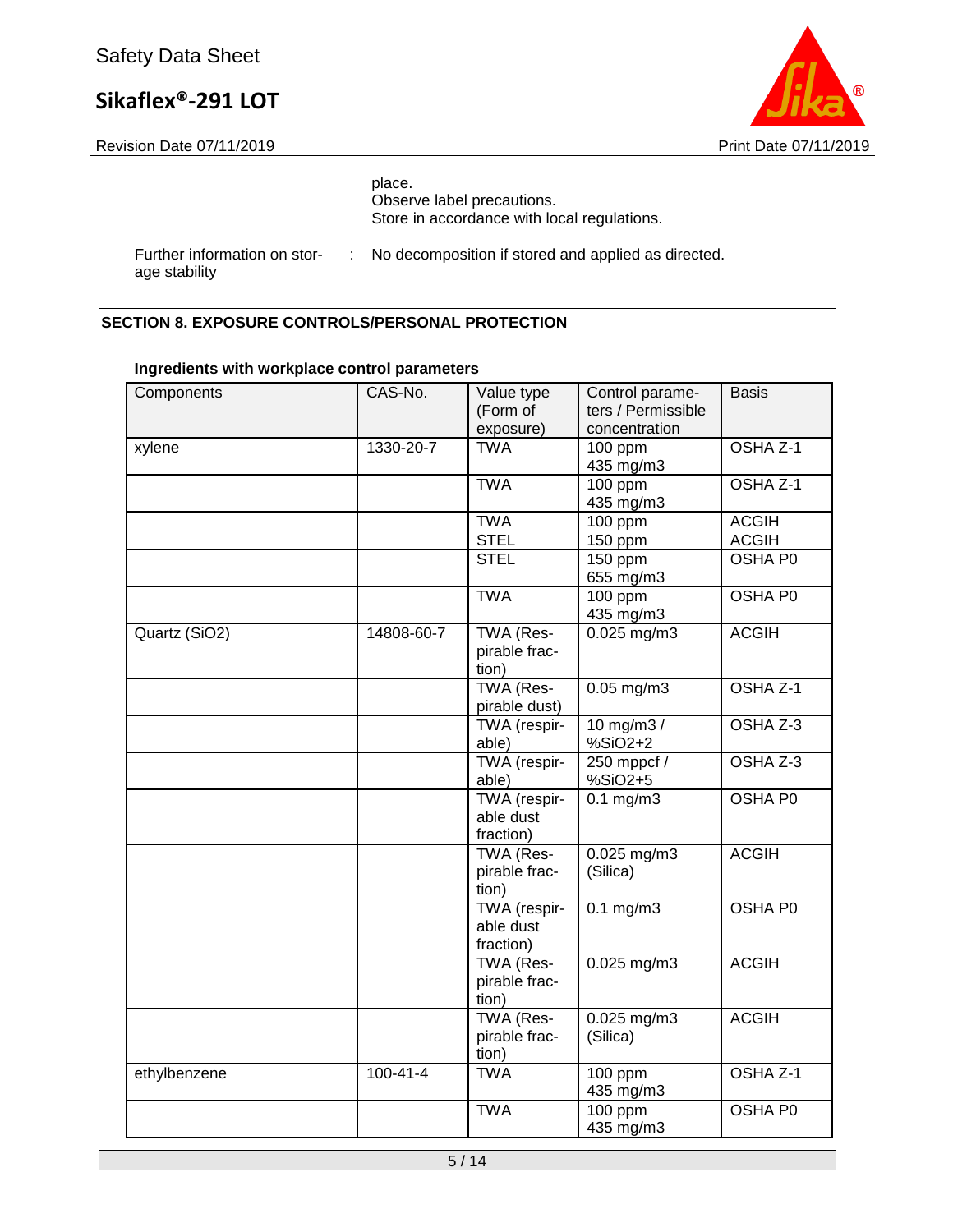Revision Date 07/11/2019 **Print Date 07/11/2019** 



|                                          |                | <b>STEL</b> | $125$ ppm<br>545 mg/m3       | OSHA P0      |
|------------------------------------------|----------------|-------------|------------------------------|--------------|
| 4,4'-methylenediphenyl diiso-<br>cyanate | $101 - 68 - 8$ | <b>TWA</b>  | $0.005$ ppm                  | <b>ACGIH</b> |
|                                          |                | C           | $0.02$ ppm<br>$0.2$ mg/m $3$ | OSHA Z-1     |
|                                          |                | C           | $0.02$ ppm<br>$0.2$ mg/m $3$ | OSHA P0      |

The above constituents are the only constituents of the product which have a PEL, TLV or other recommended exposure limit. At this time, the other constituents have no known exposure limits.

| <b>Engineering measures</b>   | Use of adequate ventilation should be sufficient to control<br>worker exposure to airborne contaminants. If the use of this<br>product generates dust, fumes, gas, vapor or mist, use pro-<br>cess enclosures, local exhaust ventilation or other engineer-<br>ing controls to keep worker exposure below any recommend-<br>ed or statutory limits. |
|-------------------------------|-----------------------------------------------------------------------------------------------------------------------------------------------------------------------------------------------------------------------------------------------------------------------------------------------------------------------------------------------------|
| Personal protective equipment |                                                                                                                                                                                                                                                                                                                                                     |
| Respiratory protection        | Use a properly fitted NIOSH approved air-purifying or air-fed<br>respirator complying with an approved standard if a risk as-<br>sessment indicates this is necessary.                                                                                                                                                                              |
|                               | The filter class for the respirator must be suitable for the max-<br>imum expected contaminant concentration<br>(gas/vapor/aerosol/particulates) that may arise when han-<br>dling the product. If this concentration is exceeded, self-<br>contained breathing apparatus must be used.                                                             |
| Hand protection               |                                                                                                                                                                                                                                                                                                                                                     |
| <b>Remarks</b>                | Chemical-resistant, impervious gloves complying with an<br>approved standard should be worn at all times when handling<br>chemical products if a risk assessment indicates this is nec-<br>essary.                                                                                                                                                  |
| Eye protection                | Safety eyewear complying with an approved standard should<br>be used when a risk assessment indicates this is necessary.                                                                                                                                                                                                                            |
| Skin and body protection      | Choose body protection in relation to its type, to the concen-<br>tration and amount of dangerous substances, and to the spe-<br>cific work-place.                                                                                                                                                                                                  |
| Hygiene measures              | Avoid contact with skin, eyes and clothing.<br>Wash hands before breaks and immediately after handling<br>the product                                                                                                                                                                                                                               |

the product. Remove contaminated clothing and protective equipment before entering eating areas. Wash thoroughly after handling.

#### **SECTION 9. PHYSICAL AND CHEMICAL PROPERTIES**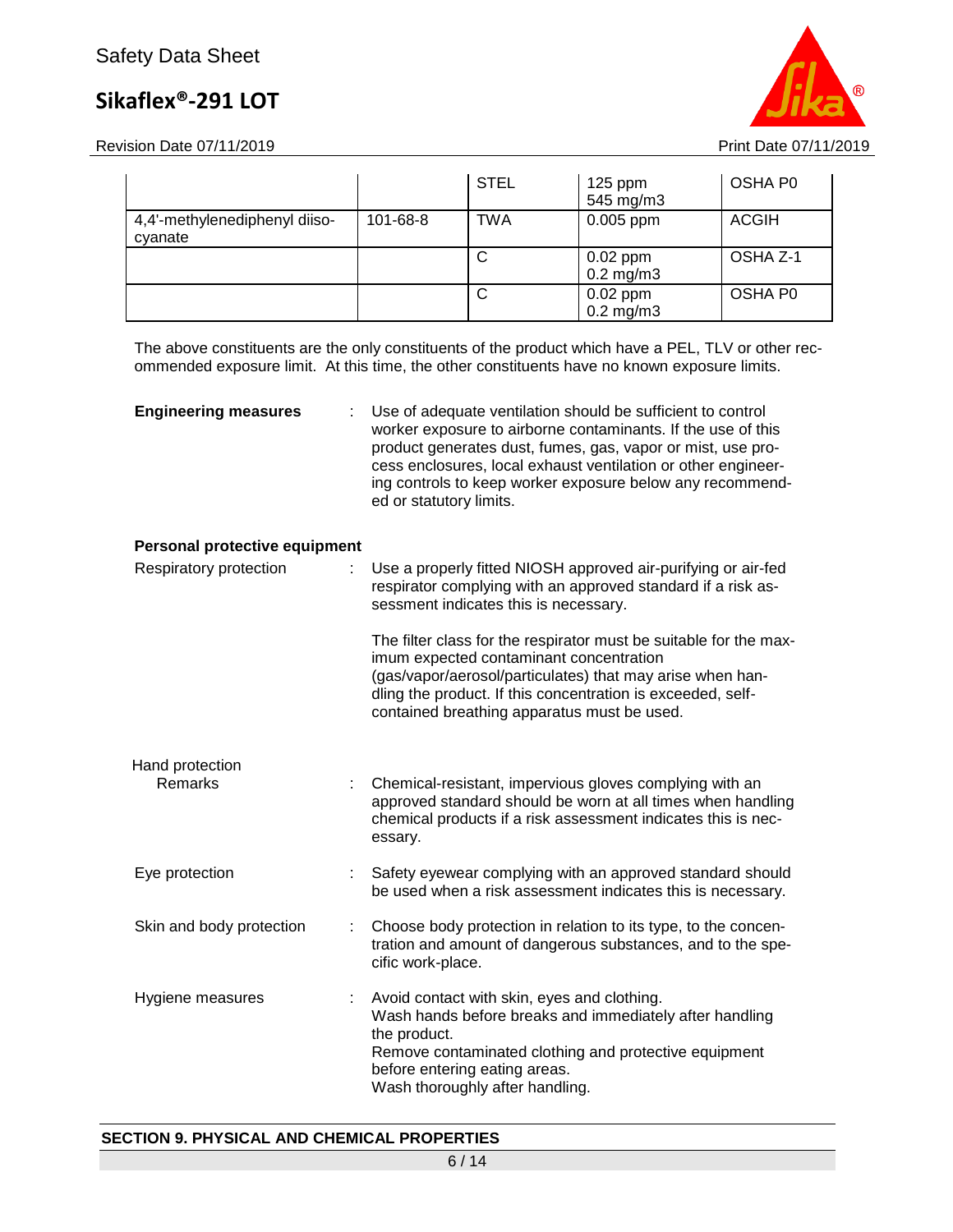

| Appearance                                          |     | paste               |
|-----------------------------------------------------|-----|---------------------|
| Color                                               |     | various             |
| Odor                                                |     | characteristic      |
| <b>Odor Threshold</b>                               | t   | No data available   |
| рH                                                  | t   | Not applicable      |
| Melting point/range / Freezing<br>point             | t.  | No data available   |
| Boiling point/boiling range                         | t.  | No data available   |
| Flash point                                         | t   | Not applicable      |
| Evaporation rate                                    | t   | No data available   |
| Flammability (solid, gas)                           | t   | No data available   |
| Upper explosion limit / Upper<br>flammability limit | t i | No data available   |
| Lower explosion limit / Lower<br>flammability limit | t.  | No data available   |
|                                                     |     |                     |
| Vapor pressure                                      | t.  | $0.01$ hpa          |
| Relative vapor density                              |     | No data available   |
| Density                                             |     | 1.45 - 1.47 g/cm3   |
| Solubility(ies)<br>Water solubility                 | t.  | insoluble           |
| Solubility in other solvents                        |     | : No data available |
| Partition coefficient: n-<br>octanol/water          |     | No data available   |
| Autoignition temperature                            |     | No data available   |
| Decomposition temperature                           | t.  | No data available   |
| Viscosity<br>Viscosity, dynamic                     | t.  | No data available   |
| Viscosity, kinematic                                |     | $> 20.5$ mm2/s      |
| <b>Explosive properties</b>                         |     | No data available   |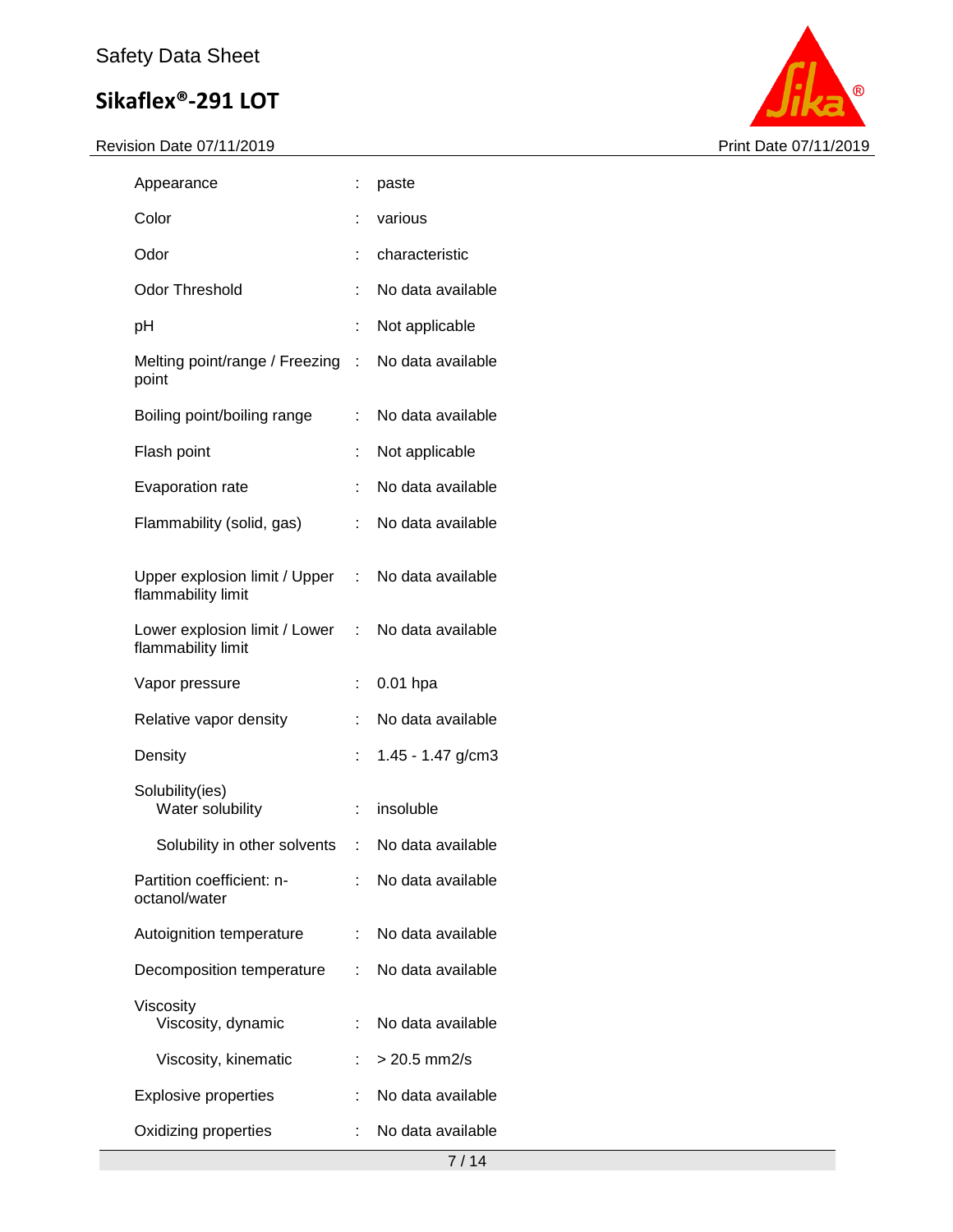Revision Date 07/11/2019 **Print Date 07/11/2019** 



Volatile organic compounds (VOC) content : 40 g/l

#### **SECTION 10. STABILITY AND REACTIVITY**

| Reactivity             | No dangerous reaction known under conditions of normal use.                   |
|------------------------|-------------------------------------------------------------------------------|
| Chemical stability     | The product is chemically stable.                                             |
| tions                  | Possibility of hazardous reac- : Stable under recommended storage conditions. |
| Conditions to avoid    | No data available                                                             |
| Incompatible materials | No data available                                                             |

#### **SECTION 11. TOXICOLOGICAL INFORMATION**

#### **Acute toxicity**

Not classified based on available information.

#### **Components:**

| xylene:                                                                                                    |  |                                                                                                         |  |
|------------------------------------------------------------------------------------------------------------|--|---------------------------------------------------------------------------------------------------------|--|
| Acute oral toxicity                                                                                        |  | : LD50 Oral (Rat): 3,523 mg/kg                                                                          |  |
| Acute dermal toxicity                                                                                      |  | : LD50 Dermal (Rabbit): $1,700$ mg/kg                                                                   |  |
| ethylbenzene:                                                                                              |  |                                                                                                         |  |
| Acute oral toxicity                                                                                        |  | : LD50 Oral (Rat): $3,500$ mg/kg                                                                        |  |
| Acute dermal toxicity                                                                                      |  | : LD50 Dermal (Rabbit): $5,510$ mg/kg                                                                   |  |
| Toluene diisocyanate, oligomeric reaction products with 2,2'-oxydiethanol and propy-<br>lidenetrimethanol: |  |                                                                                                         |  |
| Acute oral toxicity                                                                                        |  | : LD50 Oral (Rat): $>$ 5,000 mg/kg                                                                      |  |
| 4,4'-methylenediphenyl diisocyanate:                                                                       |  |                                                                                                         |  |
| Acute inhalation toxicity                                                                                  |  | $\therefore$ Acute toxicity estimate: 1.5 mg/l<br>Test atmosphere: dust/mist<br>Method: Expert judgment |  |
| <b>Skin corrosion/irritation</b>                                                                           |  |                                                                                                         |  |

Not classified based on available information.

#### **Serious eye damage/eye irritation**

Not classified based on available information.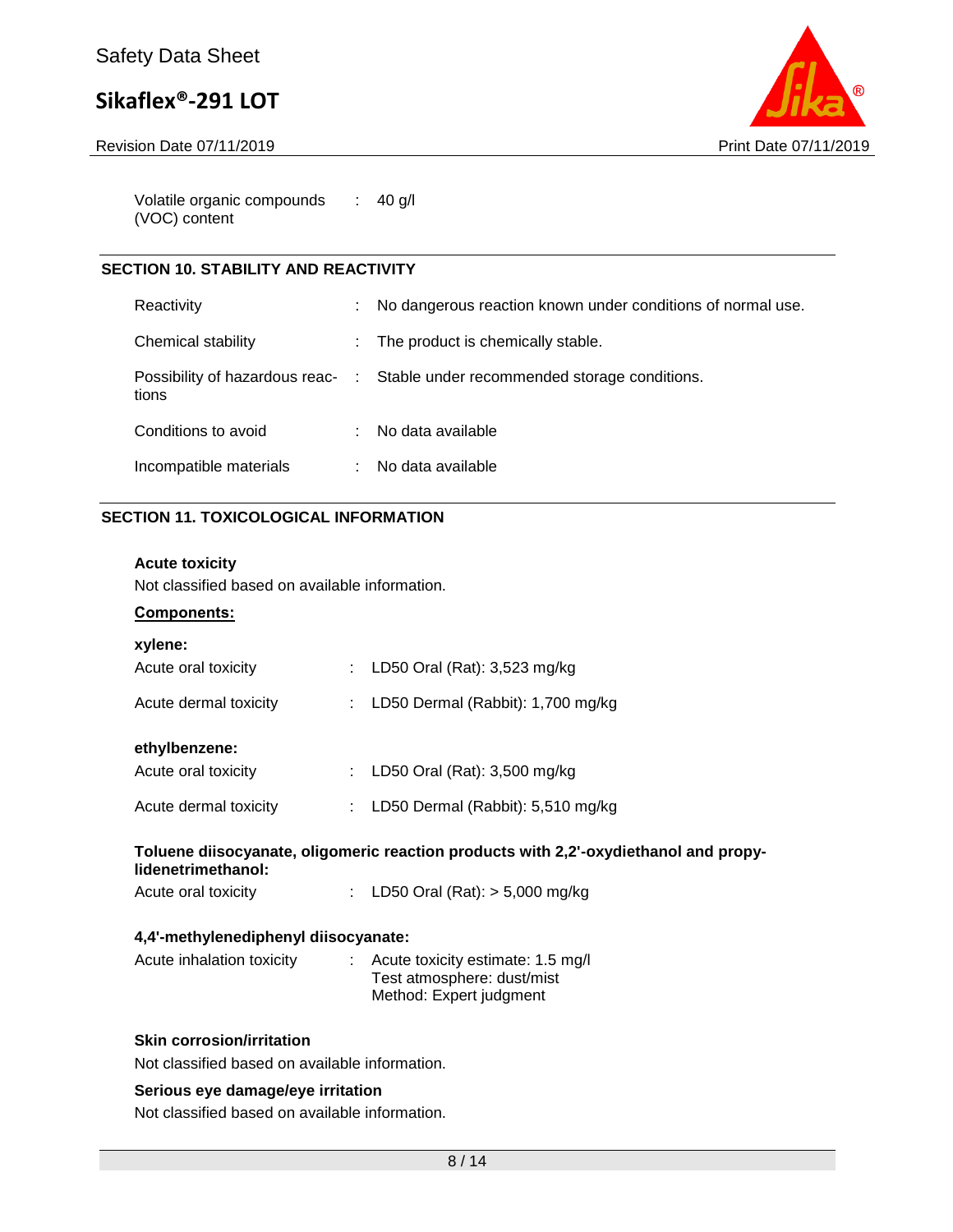Revision Date 07/11/2019 **Print Date 07/11/2019** 



#### **Respiratory or skin sensitization**

#### **Skin sensitization**

May cause an allergic skin reaction.

#### **Respiratory sensitization**

May cause allergy or asthma symptoms or breathing difficulties if inhaled.

#### **Germ cell mutagenicity**

Not classified based on available information.

#### **Carcinogenicity**

May cause cancer by inhalation.

| <b>IARC</b> | Group 1: Carcinogenic to humans<br>Quartz (SiO2)<br>(Silica dust, crystalline)                             | 14808-60-7     |  |  |
|-------------|------------------------------------------------------------------------------------------------------------|----------------|--|--|
|             | Group 2B: Possibly carcinogenic to humans<br>titanium dioxide<br>Group 2B: Possibly carcinogenic to humans | 13463-67-7     |  |  |
|             | carbon black<br>Group 2B: Possibly carcinogenic to humans<br>ethylbenzene                                  | 1333-86-4      |  |  |
|             |                                                                                                            | $100 - 41 - 4$ |  |  |
| <b>OSHA</b> | Not applicable                                                                                             |                |  |  |
| <b>NTP</b>  | Known to be human carcinogen<br>Quartz (SiO2)<br>(Silica, Crystalline (Respirable Size))                   | 14808-60-7     |  |  |

#### **Reproductive toxicity**

Not classified based on available information.

#### **STOT-single exposure**

Not classified based on available information.

#### **STOT-repeated exposure**

May cause damage to organs (hearing organs) through prolonged or repeated exposure if inhaled. Once sensitized, a severe allergic reaction may occur when subsequently exposed to very low levels.

#### **Aspiration toxicity**

Not classified based on available information.

#### **Further information**

#### **Product:**

Remarks : Carbon black (1333-86-4) Animal Toxicity: Rat, oral, duration 2 year Effect: no tumors

> Mouse, oral, duration 2 years Effect: no tumors Mouse, dermal, duration 18 months Effect: no skin tumors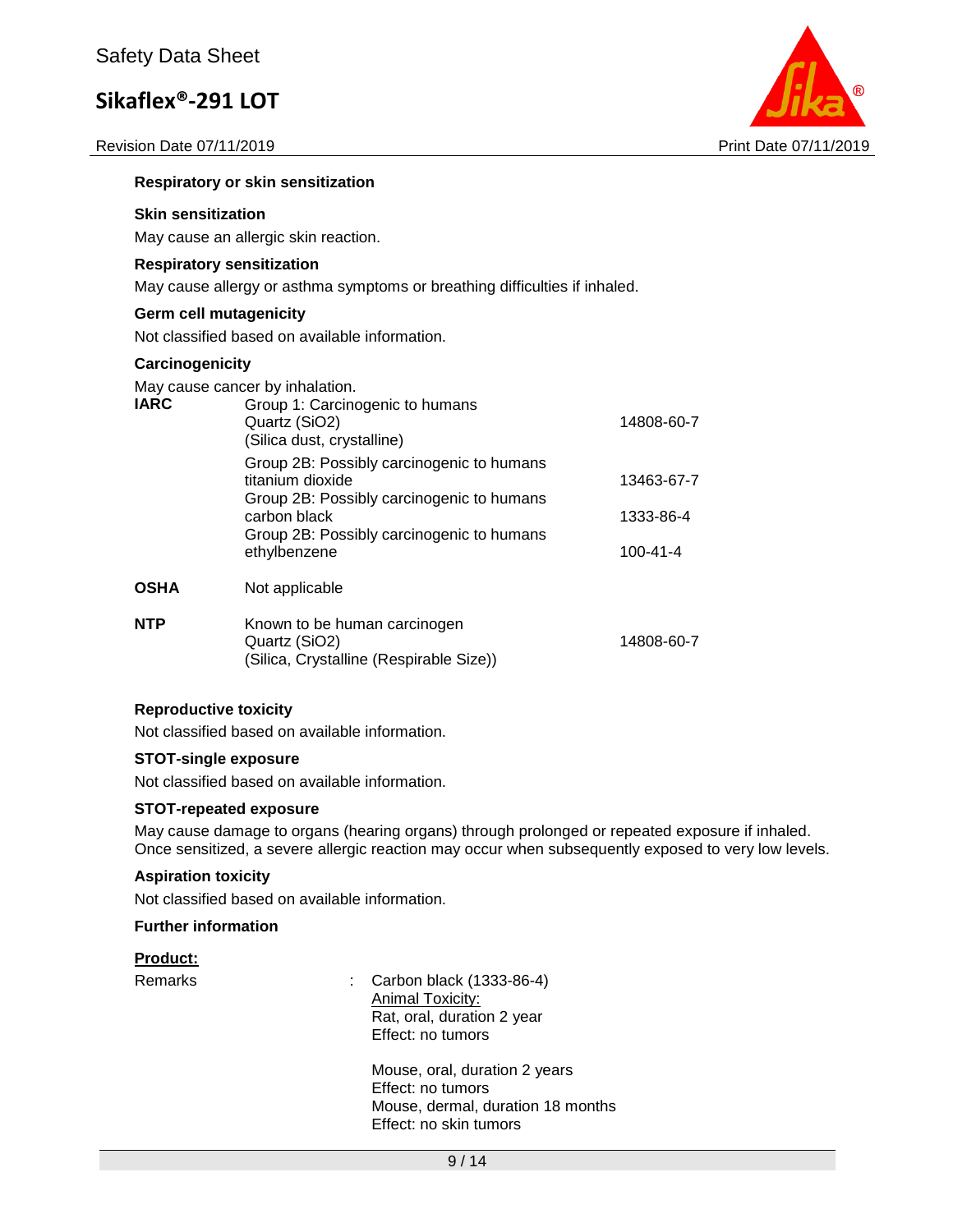Revision Date 07/11/2019 **Print Date 07/11/2019** Print Date 07/11/2019



Rat, inhalation, duration 2 years Target organ: lungs Effect: inflammation, fibrosis, tumors Note: Tumors in the rat lung are considered to be related to the "particle overload phenomenon" rather than to a specific chemical effect of carbon black itself in the lung. These effects in rats have been reported in many studies on other poorly soluble inorganic particles and appear to be rat specific. Tumors have not been observed in other species (i.e., mouse and hamster) for carbon black or other poorly soluble particles under similar circumstances and study conditions. Mortality studies (human data): A study on carbon black production workers in the UK (Sorahan, 2001) found an increased risk of lung cancer in two of the five plant studied; however, the increase was not related to the dose of carbon black. Thus, the authors did not consider the increased risk in lung cancer to be due to carbon black exposure. A German study of carbon black workers at one plant (Morfeld, 2006; Buechte, 2006) found a similar increase in lung cancer risk but, like the Sorohan, 2001 (UK study) found no association with carbon black exposure. A large US study of 18 plants showed a reduction in lung cancer risk in carbon black production workers (DEll, 2006). Based upon these studies, the February 2006 Working Group at the International Agency for Research on Cancer (IARC) concluded that the human evidence for carcinogenicity was inadequate (IARC, 2010). Since the IARC evaluation of carbon black, Sorahan and Harrington (2007) have re-analyzed the UK study data using an alternative exposure hypothesis and found a positive association with carbon black exposure in two of the five plants. The same exposure hypothesis was applied by Morfeld and McCunney (2009) to the German cohort; in contrast, they found no association between carbon black exposure and lung cancer risk and, thus, no support for the alternative exposure hypothesis used by Sorahan and Harrington. Overall, as a result of these detailed investigations, no causative link between carbon black exposure and cancer risk in humans has been demonstrated. **IARC CANCER CLASSIFICATION:** In 2006 IARC re-affirmed

its 1995 finding that there is "inadequate evidence" from human health studies to assess whether carbon black causes cancer in humans. IARC concluded that there is "sufficient evidence" in experimental animal studies for the carcinogenicity of carbon black. IARC's overall evaluation is that carbon black is "possibly carcinogenic to humans" (Group 2B)". This conclusion was based on IARC's guidelines, which generally require such a classification if one species exhibits carcinogenicity in two or more animal studies (IARC, 2010).

Solvent extracts of carbon black were used in one study of rats in which skin tumors were found after dermal application and several studies of mice in which sarcomas were found following subcutaneous injection. IARC concluded that there was "sufficient evidence" that carbon black extracts can cause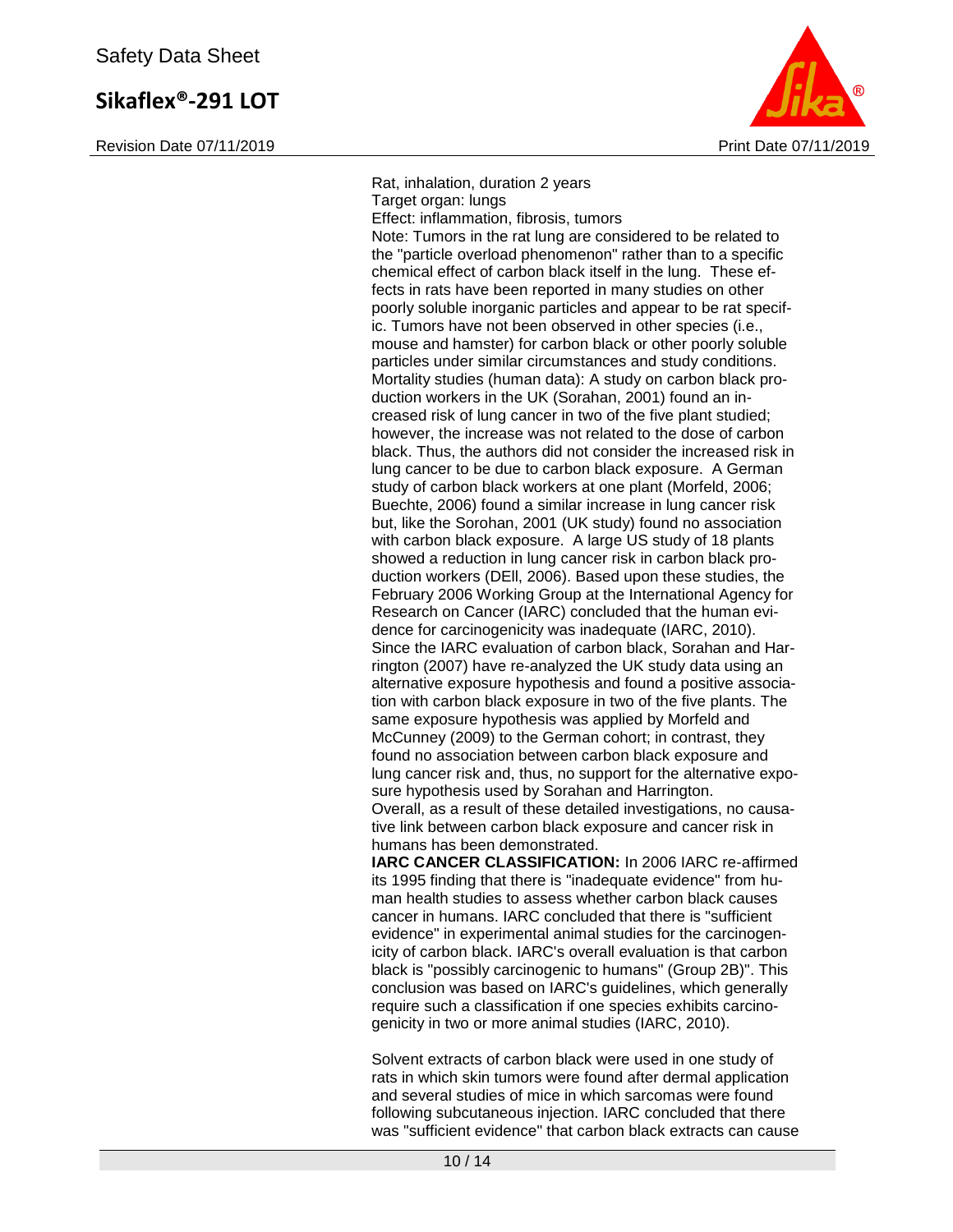Revision Date 07/11/2019 **Print Date 07/11/2019** Print Date 07/11/2019



cancer in animals (Group 2B). **ICGIH CANCER CLASSIFICATION:** Confirmed Animal Carcinogen with Unknown Relevance to Humans (Category A3 Carcinogen).

**ASSESSMENT:** Applying the guidelines of self-classification under the Globally Harmonized System of Classification and Labeling of Chemicals, carbon black is not classified as a carcinogen. Lung tumors are induced in rats as a result of repeated exposure to inert, poorly soluble particles like carbon black and other poorly soluble particles. Rats tumors are a result of a secondary non-genotoxic mechanism that has questionable relevance for classification in humans. In support of this opinion, the CLP Guidance for Specific Target Organ Toxicity - Repeated Exposure (STOT-RE), cites lung overload under mechanisms not relevant to humans. Human health studies show that exposure to carbon black does not increase the risk to carcinogenicity.

Titanium dioxide (13463-67-7)

In lifetime inhalation studies of rats, airborne respirable-size titanium dioxide particles have shown to cause an increase in lung tumors at concentrations associated with substantial particle lung burdens and consequential pulmonary overload and inflammation. The potential for these adverse health effects appears to be closely related to the particle size and the amount of the exposed surface area that comes into contact with the lung. However, tests with other laboratory animals such as mice and hamsters, indicate that rats are significantly more susceptible to the pulmonary overload and inflammation that causes lung cancer. Epidemiological studies do not suggest an increased risk of cancer in humans from occupational exposure to titanium dioxide. Titanium dioxide has been characterized by IARC as possibly carcinogenic to humans (Group 2B) through inhalation (not ingestion). It has not been characterized as a potential carcinogen by either NTP or OSHA.

Quartz (14808-60-7): This classification is relevant when exposed to Quartz (silicon dioxide) in dust or powder form only, including cured product that is subject to sanding, grinding, cutting, or other surface preparation activities.

#### **SECTION 12. ECOLOGICAL INFORMATION**

**Ecotoxicity**

#### **Components:**

#### **xylene:**

Toxicity to fish : LC50 (Oncorhynchus mykiss (rainbow trout)): 3.3 mg/l Exposure time: 96 h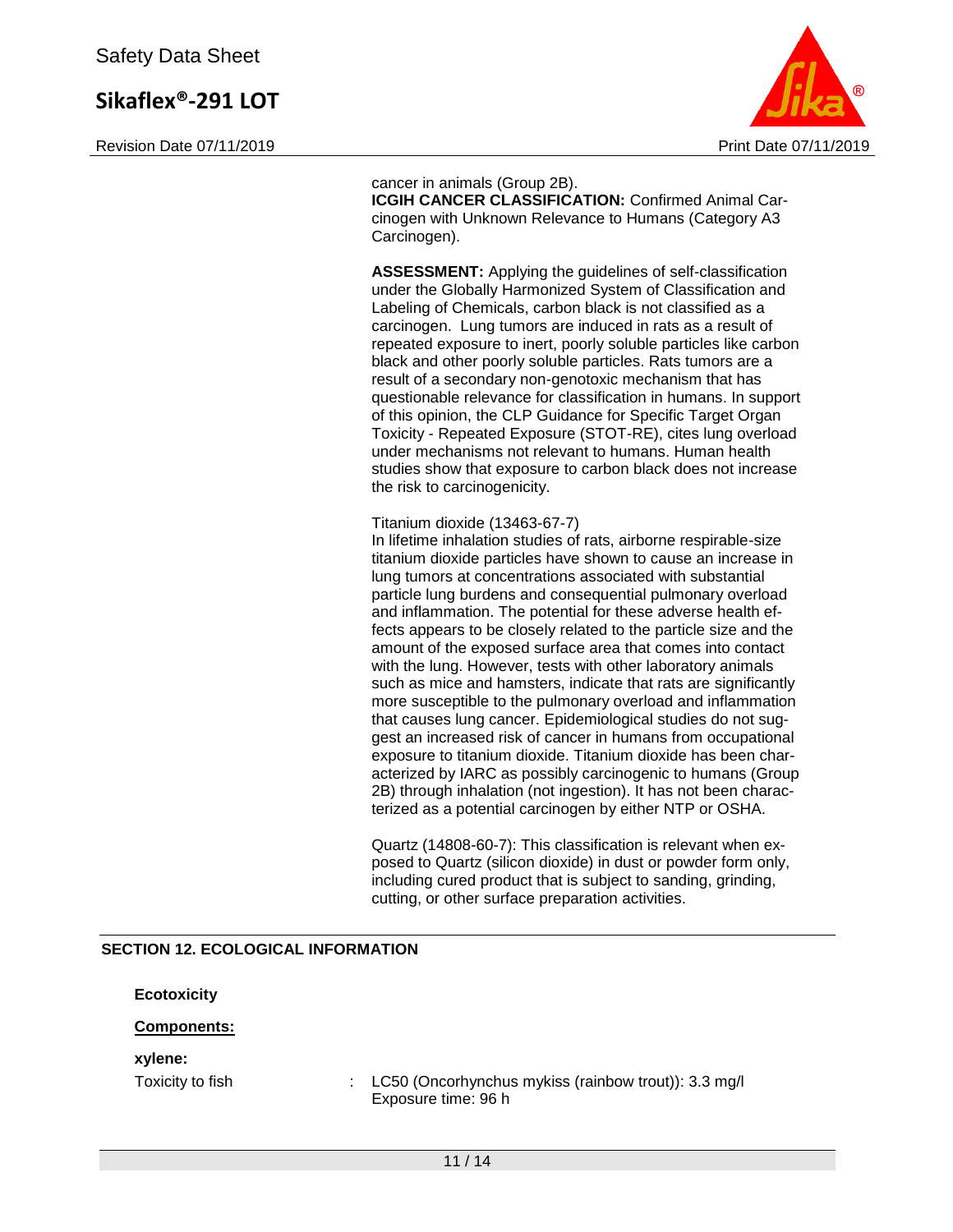Revision Date 07/11/2019 **Print Date 07/11/2019** 



| <b>Persistence and degradability</b><br>No data available |                                                                                                                                                                                                    |
|-----------------------------------------------------------|----------------------------------------------------------------------------------------------------------------------------------------------------------------------------------------------------|
| <b>Bioaccumulative potential</b><br>No data available     |                                                                                                                                                                                                    |
| <b>Mobility in soil</b><br>No data available              |                                                                                                                                                                                                    |
| Other adverse effects                                     |                                                                                                                                                                                                    |
| <b>Product:</b><br>Additional ecological infor-<br>mation | Do not empty into drains; dispose of this material and its con-<br>tainer in a safe way.<br>Avoid dispersal of spilled material and runoff and contact with<br>soil, waterways, drains and sewers. |

#### **SECTION 13. DISPOSAL CONSIDERATIONS**

| <b>Disposal methods</b> |                                                                                                                                                                                                                             |
|-------------------------|-----------------------------------------------------------------------------------------------------------------------------------------------------------------------------------------------------------------------------|
| Waste from residues     | Disposal of this product, solutions and any by-products should<br>at all times comply with the requirements of environmental<br>protection and waste disposal legislation and any regional<br>local authority requirements. |
| Contaminated packaging  | Empty containers should be taken to an approved waste han-<br>dling site for recycling or disposal.                                                                                                                         |

#### **SECTION 14. TRANSPORT INFORMATION**

#### **International Regulations**

#### **IATA-DGR**

Not regulated as a dangerous good

#### **IMDG-Code**

Not regulated as a dangerous good

#### **Domestic regulation**

**49 CFR** Not regulated as a dangerous good

### **SECTION 15. REGULATORY INFORMATION**

# -

**TSCA list** : All chemical substances in this product are either listed on the TSCA Inventory or are in compliance with a TSCA Inventory exemption.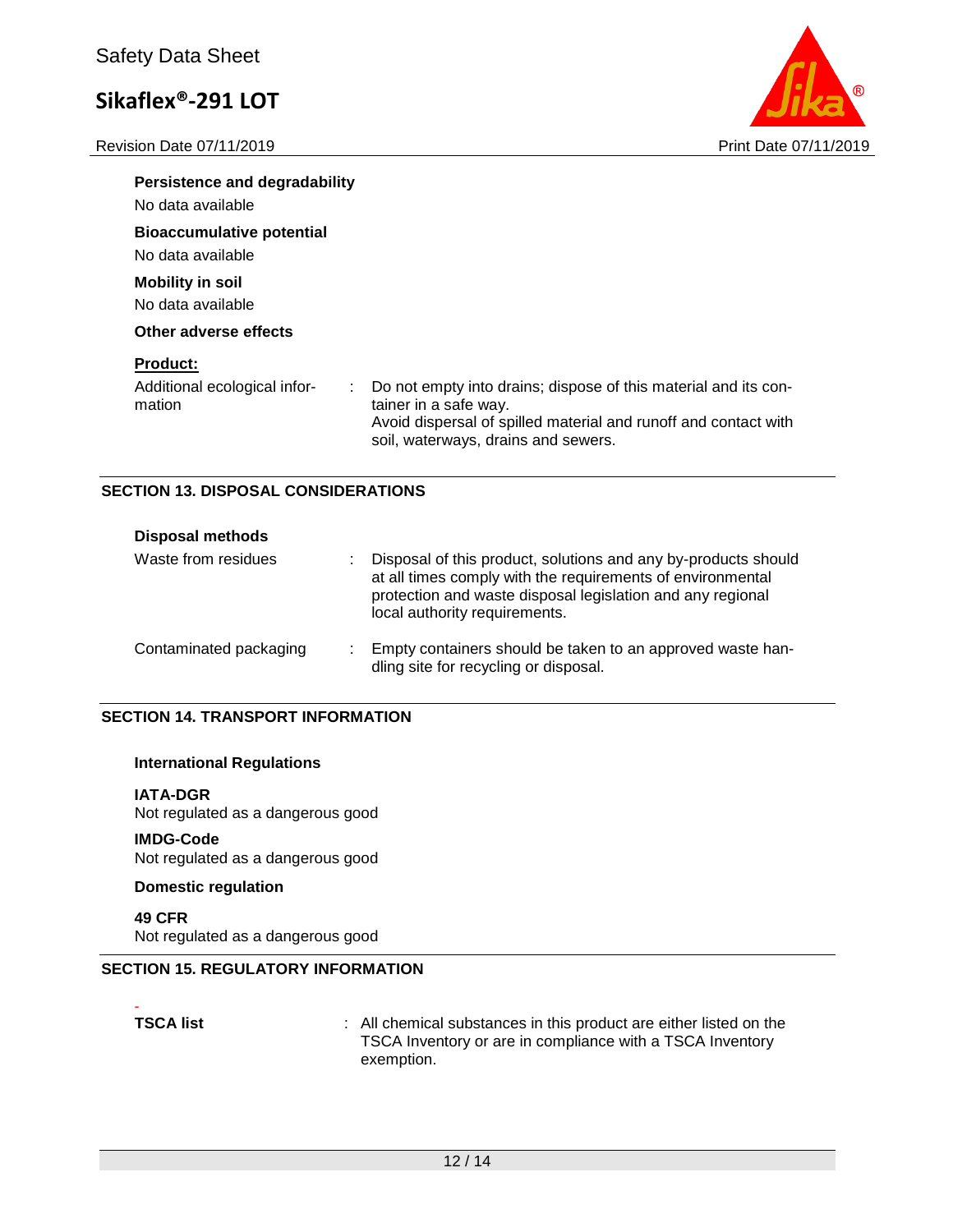Revision Date 07/11/2019 **Print Date 07/11/2019** Print Date 07/11/2019



#### **EPCRA - Emergency Planning and Community Right-to-Know**

#### **CERCLA Reportable Quantity**

This material does not contain any components with a CERCLA RQ.

#### **SARA 304 Extremely Hazardous Substances Reportable Quantity**

This material does not contain any components with a section 304 EHS RQ.

#### **SARA 302 Extremely Hazardous Substances Threshold Planning Quantity**

This material does not contain any components with a section 302 EHS TPQ.

| SARA 311/312 Hazards | Respiratory or skin sensitization<br>Carcinogenicity | Specific target organ toxicity (single or repeated exposure)                                              |                |
|----------------------|------------------------------------------------------|-----------------------------------------------------------------------------------------------------------|----------------|
| <b>SARA 313</b>      |                                                      | The following components are subject to reporting levels es-<br>tablished by SARA Title III, Section 313: |                |
|                      | xylene                                               | 1330-20-7                                                                                                 | $>= 1 - 5%$    |
|                      | ethylbenzene                                         | $100 - 41 - 4$                                                                                            | $>= 0.1 - 1\%$ |
|                      |                                                      |                                                                                                           |                |

#### **Clean Air Act**

The following chemical(s) are listed as HAP under the U.S. Clean Air Act, Section 112 (40 CFR 61):  $x$ ylene 1330-20-7  $\rightarrow$  1330-20-7

California Prop 65 **WARNING:** Cancer and Reproductive Harm www.P65Warnings.ca.gov

#### **SECTION 16. OTHER INFORMATION**

#### **Full text of other abbreviations**

| ACGIH<br><b>OSHAP0</b> | : USA. ACGIH Threshold Limit Values (TLV)<br>: USA, OSHA - TABLE Z-1 Limits for Air Contaminants -<br>1910.1000 |
|------------------------|-----------------------------------------------------------------------------------------------------------------|
| OSHA Z-1               | : USA. Occupational Exposure Limits (OSHA) - Table Z-1 Lim-<br>its for Air Contaminants                         |
| OSHA Z-3               | : USA. Occupational Exposure Limits (OSHA) - Table Z-3 Min-<br>eral Dusts                                       |
| ACGIH / TWA            | : 8-hour, time-weighted average                                                                                 |
| <b>ACGIH / STEL</b>    | : Short-term exposure limit                                                                                     |
| OSHA P0 / TWA          | : 8-hour time weighted average                                                                                  |
| OSHA PO / STEL         | : Short-term exposure limit                                                                                     |
| OSHA PO/C              | $\therefore$ Ceiling limit                                                                                      |
| OSHA Z-1 / TWA         | : 8-hour time weighted average                                                                                  |
| OSHA $Z-1/C$           | Ceiling                                                                                                         |
| OSHA Z-3 / TWA         | : 8-hour time weighted average                                                                                  |

#### **Notes to Reader**

The information contained in this Safety Data Sheet applies only to the actual Sika Corporation ("Sika") product identified and described herein. This information is not intended to address, nor